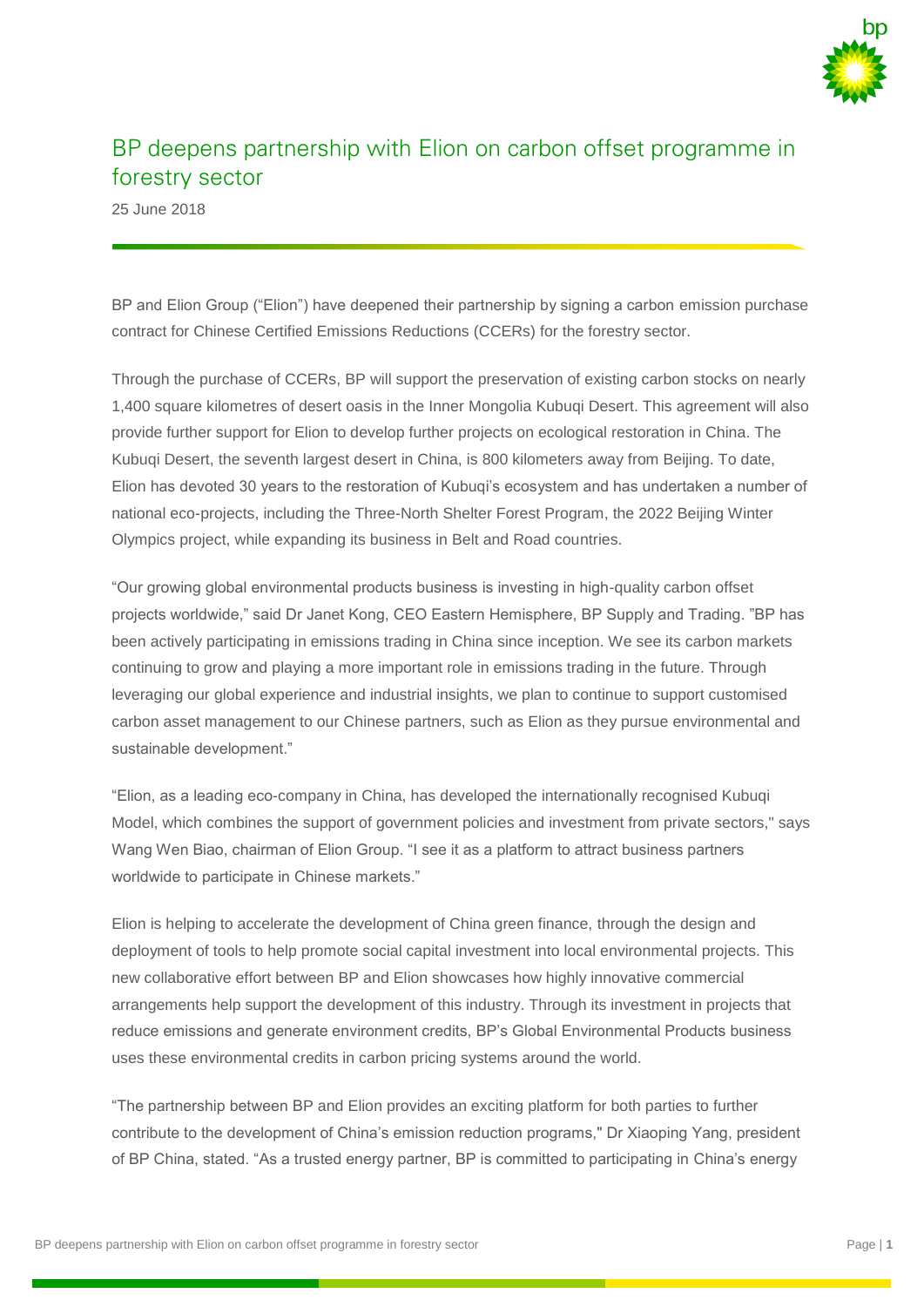transition to a lower carbon future by promoting technological innovation and working in collaboration with local partners."

BP is committed to a lower carbon future and published the report, Advancing the Energy Transition, in April, which details BP's framework for delivering this commitment: reducing greenhouse gas emissions in its operations, improving its products to help customers reduce their emissions, and creating low carbon businesses.

## Notes to editors

- BP is one of the leading foreign investors in the Chinese oil and gas sector. BP's business activities in China include oil and gas exploration and development, petrochemicals manufacturing and marketing, aviation fuel supply, oil products retailing, lubricants blending and marketing, oil and gas supply and trading, LNG terminal and trunk line operation and chemicals technology licensing. Building on its business successes in China, BP has also expanded partnerships with Chinese national energy companies internationally. Further information about BP China is available on [www.bp.com.cn.](https://www.bp.com/zh_cn/china.html)
- BP's Advancing the Energy Transition is a new report detailing the organization's low carbon plans. The Advancing the Energy Transition report can be read at: [www.bp.com/energytransition.](https://www.bp.com/energytransition)
- BP's Sustainability Report 2017 can be read at: [www.bp.com/sustainability.](https://www.bp.com/en/global/corporate/sustainability.html)
- BP has launched a new accreditation programme to verify and lower carbon activities. More details on the Advancing Low Carbon programme and the individual accredited activities can be seen at: [www.bp.com/advancinglowcarbon.](https://www.bp.com/en/global/corporate/sustainability/climate-change/low-carbon-accreditation-programme.html)

Founded in 1988, Elion Group is a UN-recognized Chinese leading company and a world leader in ecological restoration and desertification control, as evaluated by the UN Environment, Elion has created more than RMB 500 billion of ecological wealth over the past 30 years based on the ecorestoration and business model in Kubuqi desert. Further information about Elion is available on [www.elion.com.cn.](http://www.elion.com.cn/)

## Further information

BP press office, London: +44 (0)20 7496 4076, [bppress@bp.com](mailto:bppress@bp.com)

## Cautionary statement

In order to utilize the 'safe harbor' provisions of the United States Private Securities Litigation Reform Act of 1995 (the 'PSLRA'), BP is providing the following cautionary statement. This press release contains certain forward-looking statements – that is, statements related to future, not past events and circumstances – which may relate to one or more of the financial condition, results of operations and businesses of BP and certain of the plans and objectives of BP with respect to these items. These statements are generally, but not always, identified by the use of words such as 'will', 'expects', 'is